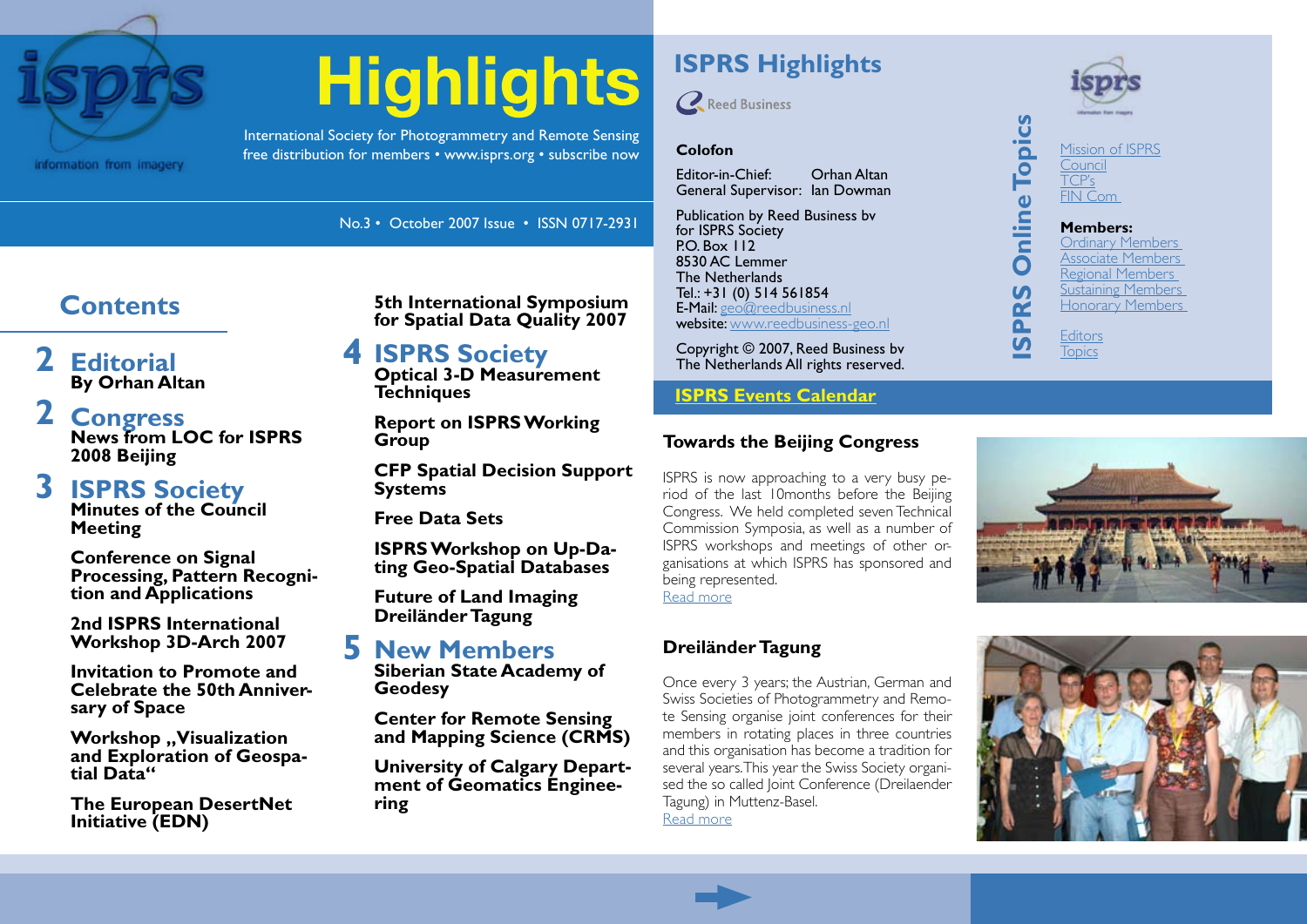

# <span id="page-1-0"></span>**Editorial**

#### **Towards the Beijing Congress**

ISPRS is now approaching to a very busy period of the last 10months before the Beijing Congress. We held completed seven Technical Commission Symposia, as well as a number of ISPRS workshops and meetings of other organisations at which ISPRS has sponsored and being represented.

Council has met on different occasions and besides dealing with ongoing issues such as the Congress, finance and ISPRS publications, has discussed to set up a new strategic plan, addi-



### **Congress**

#### **News from LOC for ISPRS 2008 Beijing**

ESRI has been a silver sponsor of ISPRS 2008 Beijing since Sept. 28, 2006.

PCI Geomatics became a bronze sponsor of ISPRS 2008 Beijing on February 8, 2007. The Local Organizing Committee for ISPRS 2008 Beijing highly appreciates their contribution to ISPRS 2008 Beijing, and invites more companies and organizations to participate in its sponsorship programme.



#### **The Photogrammetry Education for Multidisciplinary Geomatics in China**

**ZHU Qing** Member of the Scientific Program Committee, ISPRS 2008 BeiJing LIESMARS, Wuhan University, 129 LuoYu Road, Wuhan, P .R. China CHEN Jun: ISPRS Congress Director Chair, Na-

tional Geomatics Center of China

#### **ABSTRACT**

After briefly review on the history of photogrammetry education in P.R.China, the development of undergraduate and graduate program, the corresponding curricula design are analyzed by using the data from Wuhan University in which the photogrammetry is awarded as the statelevel key discipline. The academic educational program of photogrammetry in universities has trained students to perform tasks in all fields of the photogrammetric profession. In recent years,

the nature of photogrammetry is changing and multidisciplinary geomatics are developing very rapidly, the educational program of photogrammetry has also been changed in new concepts and structures to adapt such new technologies and the extension of the field. Finally, the prospect of photogrammetry education for the requirements of multidisciplinary geomatics is proposed. The growing interest in fast and accurate 3D spatial data collection (such as city modeling and digital earth) results in the increasing need of photogrammetry as principal tool, photogrammetric courses are therefore requested to be up to date and to become one kind of the fundamental professional courses for university geomatics and remote sensing degree programs.

KEY WORDS: Photogrammetry, Education, Remote Sensing, Geomatics, China

[Read more](http://www.isprs.org/publications/highlights/highlights1007/congress-photogrammetry.html)

tional benefits for members, restructuring the Council, and our strategy for capacity building in Africa.

In 2007 we have had number of important workshops including the 5th International Symposium on Mobile Mapping Technology in Padua-Italy, the workshop on High Resolution Earth Imaging for Geospatial Information, the Conference on 'Optical 3D Measurement Techniques' and the workshop on Photogrammetric Image Analysis will be held in Munich coming September. We were heavily involved in the International Symposium of Remote Sensing of Environment. CIPA will be holding its biennial conference in October. We have supported and organised special ISPRS sessions at the Conference on "The Environment: Survival and Sustainability" February 2007, in Northern Cyprus, at the GeoSiberia Conference in Novosibirsk, Russia in April 07 and Map Middle East Conference in Dubai April 07. The Annual Asian Conference of Remote Sensing series is always one of the major events, which ISPRS give a high importance and value. Last year (2006) it was organized in Mongolia and several ISPRS related people attended this Conference. This year it will be held in Kuala Lumpur. These are important events which will be paving the way to the XXIst Congress in Beijing in 2008.

We look forward to meet with all of you in Beijing and for further in formation about the Congress please refer to the website of the Congress <http://www.isprs2008-beijing.org/>

*Orhan ALTAN Secretary General*

[Read online](http://www.isprs.org/publications/highlights/highlights1007/edito.html)

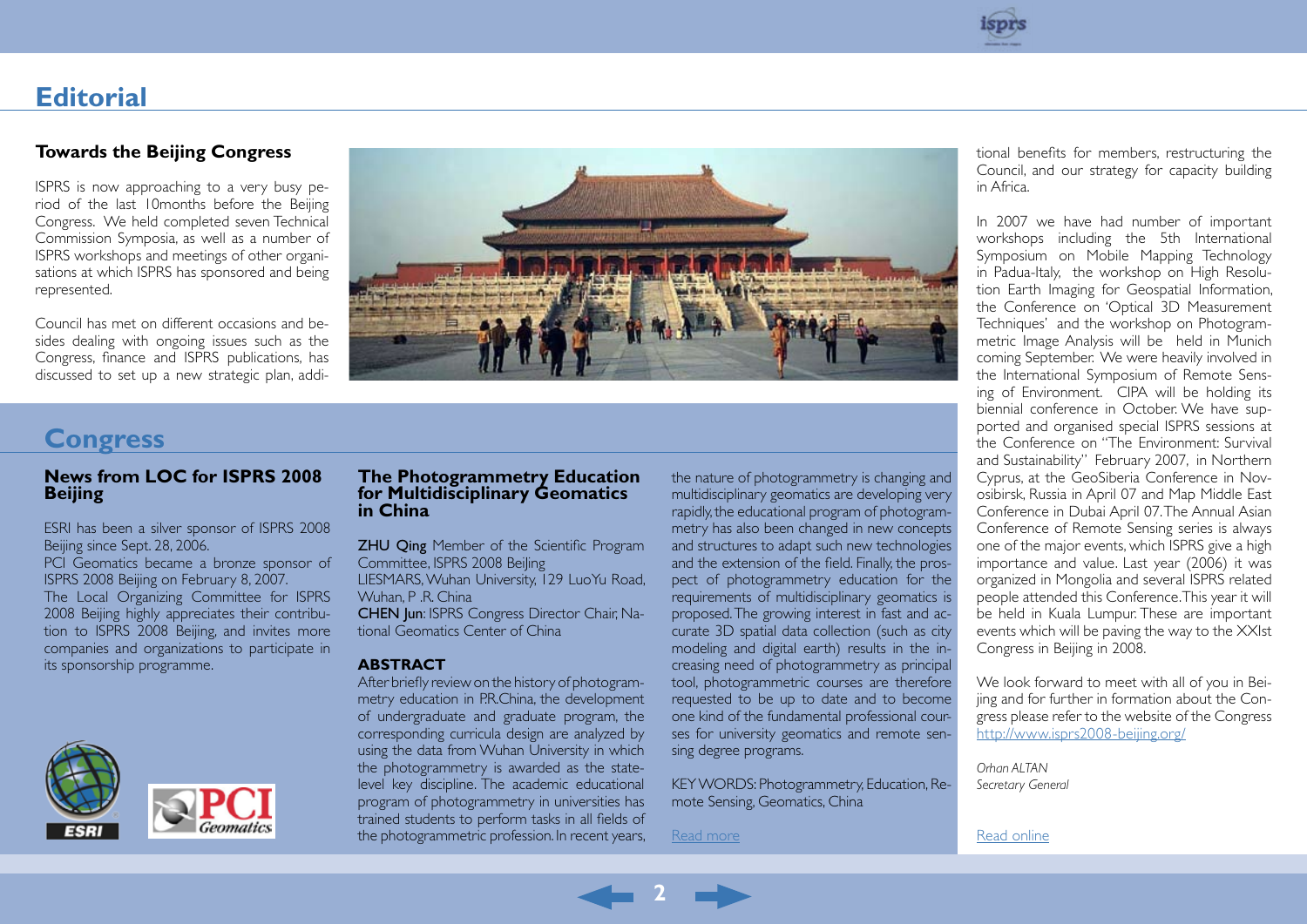

# <span id="page-2-0"></span>**ISPRS Society**

#### **Minutes of the Council Meeting**

*Vienna, 3-5 March, 2007*

#### **Opening**

ID opened the meeting, noting that this would be one of the important meetings of the fouryear period before the Congress, and expressed hope for a fruitful exchange of ideas especially on

the Congress, Statutes and Bylaws, Recruitment, External Relationships. He thanked the Austrian Society for hosting the meeting. ID explained that EB was unable to participate in this Council Meeting due to his mother's health problems and expressed the common wish of the Council for a quick recovery for his mother. [Read more](http://www.isprs.org/publications/highlights/highlights1007/council.html)

ert Sablatnig of the Vienna University of Technology and Dr. Otmar Scherzer of the University of

# **Conference on Signal Processing, Pattern Recognition and Applica- tions**

I am with the International Association of Science and Technology for Development (IASTED, www. iasted.org). We are currently organizing the Signal Processing, Pattern Recognition and Applications (SPPRA 2008) conference, which will take place in Innsbruck, Austria from February 13 - 15, 2008. The chairs for this conference are Dr. Rob-

[Read more](http://www.isprs.org/publications/highlights/highlights1007/signalprocessing.html)

Innsbruck.

#### **2nd ISPRS International Work- shop 3D-Arch 2007. "Virtual Reconstruction and Visualization of Complex Architectures" ETH Zurich, Switzerland, 12-13 July 2007**

*by Francesca Voltolini, FBK-IRST, Trento, Italy, www.itc.it*

Digital documentation of monuments and architectures is an important research topic that needs different sciences and technologies to reach good results. For this reason it is important to collaborate and exchange information between scientists coming from different fields.

[Read more](http://www.isprs.org/publications/highlights/highlights1007/3d-arch.html)

#### **Invitation to Promote and Celebrate the 50th Anniversary of Space**

To reach mass society, we must use the mass media. One way to get mass media coverage is to hold a massive celebration on an historic anniversary. UN-declared World Space Week is 4-10 October annually. In 2007, it will be the 50th anniversary of the Space Age. This is an unprecedented opportunity for the global space community to positively impact the public, government leaders, and students by organizing a synchronized global celebration.

[Read more](http://www.isprs.org/publications/highlights/highlights1007/50thanniversaryspace.pdf)

[Read more](http://www.isprs.org/publications/highlights/highlights1007/desertification.html)

**3**

#### **Workshop .. Visualization and Exploration of Geospatial Data"**

45 participants from 18 nations and 4 continents attended the Joint Workshop "Visualization and Exploration of Geospatial Data"which was held in Stuttgart by the end of June 2007. Besides Commissions of the German and international cartographic associations (DGfK and ICA, respectively) the following four Working Groups of ISPRS organized this event: WG IV/4 ("Landscape Modelling and Visualization", chair: Jochen Schiewe), WG IV/6 ("Location Based Services", Michael Hahn), WG II/3 ("Multiple Representation of Image and Vector Data", Monika Sester) and WG II/5 ("Communication and Visualization of spatial data", William E. Cartwright).

[Read more](http://www.isprs.org/publications/highlights/highlights1007/visualisation.html)

# **Bringing together the multidis- ciplinary scientific community addressing desertification issues: The European DesertNet Initia- tive (EDN).**

*Prof. Dr. Carlos San Juan Mesonada (Department of Economics, University Carlos III of Madrid, Spain); Dr. Mariam Akhtar-Schuster (University of Hamburg, Germany); Dr. Begni, G. (Cnes).* 

#### **Desertification, A Serious Wordwide Concern**

Desertification is a severe degradation of land induced by complex coupling between economic agents activity and natural factors in arid, semi-arid and sub-humid regions. Presently, 39,2 % (about 5.2 billion hectares) of the world are under threat, which bring vulnerable local people to extreme poverty situations. It may lead to massive human displacement which can not only generate economic problems to other regions but also frequently generate national and international tensions. Some 900 million people are estimated to be under threat – a figure that could rise to over 2 billion people by around 2050.

#### **5th International Symposium for Spatial Data Quality 2007**

The 5th International Symposium for Spatial Data Quality (ISSDQ) was held in Enschede, the Netherlands from 13-15th June 2007, organized jointly by the International Institute for Geo-information Science and Earth Observation (ITC) and the ISPRS Commission II, Working Group 7, and attended by more than 120 participants. They came from 28 countries on 5 continents. The symposium brought together experts from around the world to present the latest developments in quantitative and qualitative approaches and information theory towards spatial data quality.



[Read more](http://www.isprs.org/publications/highlights/highlights1007/sdq.html)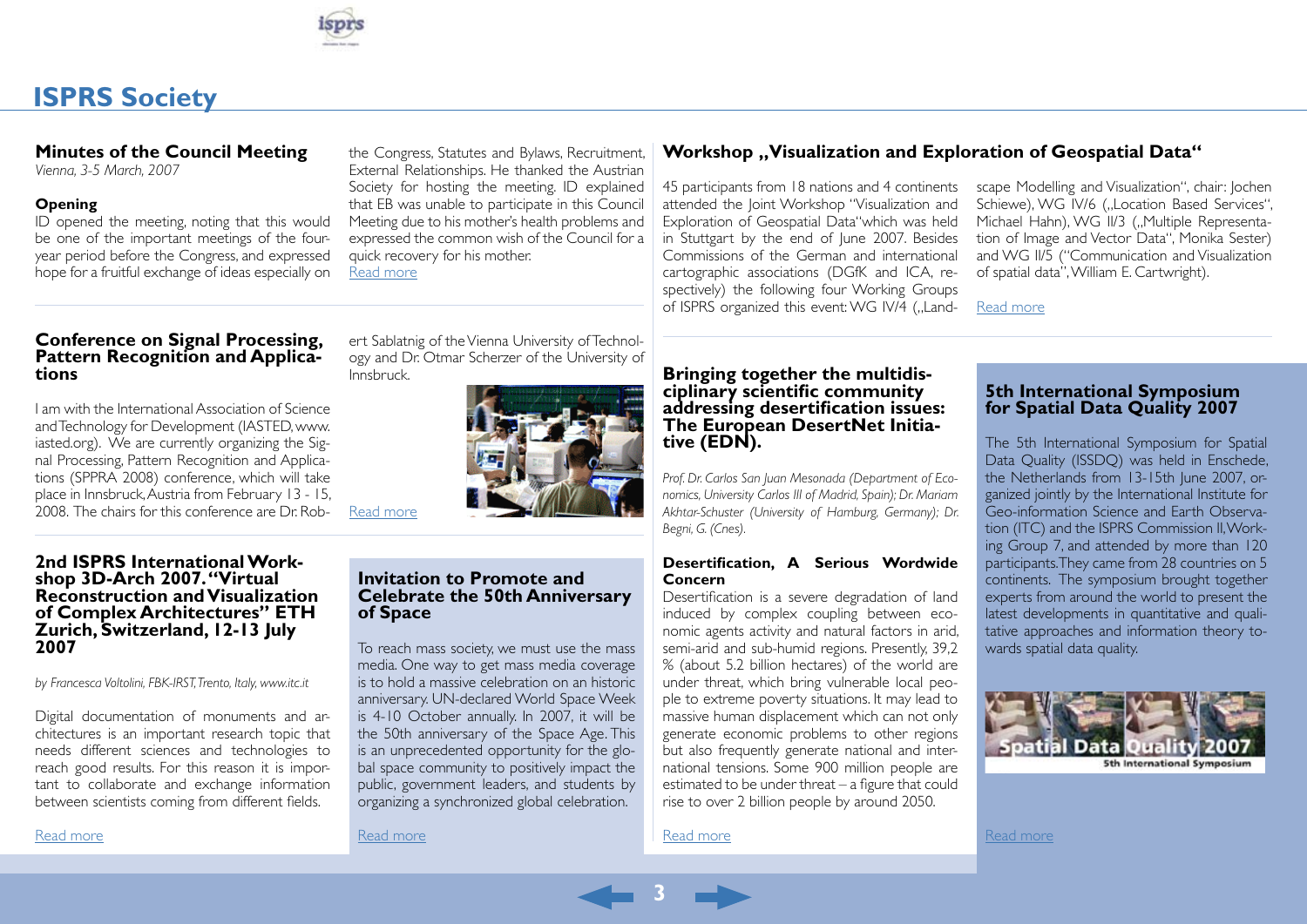

# <span id="page-3-0"></span>**ISPRS Society**

#### **Optical 3-D Measurement Techniques**

The 8th conference on ..Optical 3-D Measurement Techniques" (Optical 3-D) took place from 9th until 12th July 2007 at the Swiss Federal Institute of Technology (ETH) Zurich, Switzerland. The conference was organized by Prof. Armin Gruen, the Head of the Chair of Photogrammetry at the Institute of Geodesy and Photogrammetry (ETH Zurich) and Prof. Heribert Kahmen, the Head of the Chair of Engineering Geodesy at the Institute of Geodesy and Geophysics (Vienna University of Technology) and was sponsored by the organisations ISPRS, IAG and FIG. This was the 8th conference in a row. The first seven conferences were held alternately in Vienna and Zurich.

The conference intended to review the latest developments in different technologies, algorithms, processing techniques, systems, hardand software, to identify the major problem areas and to discuss the direction of future research and development in order to further advance the technology.

[Read more](http://www.isprs.org/publications/highlights/highlights1007/optical3d.html)

#### **Report on ISPRS Working Group V1/5 and Student Consortıum Summer School**

#### **Theory and application of laser scanning**

*Ljubljana, slovenia, 1 – 7 july 2007*

*Mojca Kosmatin Fras, Chair-woman WG VI/5 (mfras@fgg. uni-lj.si) and Anka Lisec, Secretary WG VI/5 (alisec@fgg. uni-lj.si)*

The WG VI/5: Promotion of the Profession to Students, together with the Student Consortium (SC) organized the 2nd Summer School (SS) on

#### **CFP Spatial Decision Support Systems**

Please find the Call for the ISPRS Workshop on "Geo-information and Spatial Decision Support Systems", meeting which is organized by the IS-PRS WG II/IV on Spatial Planning and Decision Support Systems" .

[Read more](http://www.isprs.org/publications/highlights/highlights1007/cfp-ISPRS3-tehran.pdf)

laser scanning in Ljubljana, Slovenia, 1

– 7 July 2007. Summer schools present one of the most important activities of the WG VI/5 and SC for the promotion of the science among the young researchers. The main purpose is to provide an educational week with training activities for the students and young researchers in the ISPRS's work fields.

[Read more](http://www.isprs.org/publications/highlights/highlights1007/report_ss_2007_ljubljana.pdf)

#### **Free Data Sets**

There are the three links to the data sets of the three WG in ISPRS Technical Commission III to prepare papers.

[Read more](http://www.isprs.org/publications/highlights/highlights1007/freedatasets.html)

#### **ISPRS Workshop on Up-Dating Geo-Spatial Databases with Imagery and the 5th ISPRS Workshop on DMGISs held in Urumqi, China 28-29 August 2007**

#### **80th Birthday Celebrations for Dr Sherman Wu**

The Opening Session of the Workshop was Chair by Dr Jiang Jia, from National Geomatics Center

of China and Chair ISPRS WG IV/1. Welcoming speeches were given by: Professor Ian Dowman, President ISPRS; Mr Song Choa Zhi, Vice-President of State Bureau of Surveying and Mapping, who described major developments in mapping in China which involves the large task of updating 1:50,000 maps, and hoped for increased cooperation with

#### **Future of Land Imaging**

The report on the National Land Imaging Program, developed by the Future of Land Imaging (FLI) Interagency Work Group, was released by ISPRS; a representation from Science and Technology in Xinjiang Province; and Mr Li Quanzhan, from the Bureau of Surveying and Mapping in Xinjiang Province, who described infrastructure

west. [Read more](http://www.isprs.org/publications/highlights/highlights1007/urumqi.html)

developments in region and the importance of up-to-date geospatial data for this task, since Xinjianq is important for communication between east and

*ISPRS President Ian Dowman Celebrating Sherman Wu's 80th Birthday.*

the White House on 15th of August. The full text of the report and related press release is available at [http://www.](http://www.gim-international.com/scripts/newsletter.php) [ostp.gov/](http://www.gim-international.com/scripts/newsletter.php) (see OSTP News item 8-14)



#### **Dreiländer Tagung**

**4**

Once every 3 years; the Austrian, German and Swiss Societies of Photogrammetry and Remote Sensing organise joint conferences for their members in rotating places in three countries and this organisation has become a tradition for several years. This year the Swiss Society organised the so called Joint Conference (Dreilaender Tagung) in Muttenz-Basel. The place of the very well organised conference was the University of Applied Sciences Northwestern Switzerland and the conference was chaired by Prof. Stephan Nebiker from the same university. More than 320 participants most of whom were from organiz-



ing societies attended the event.

#### Read [more](http://www.isprs.org/publications/highlights/highlights1007/dreilandertagung.html)